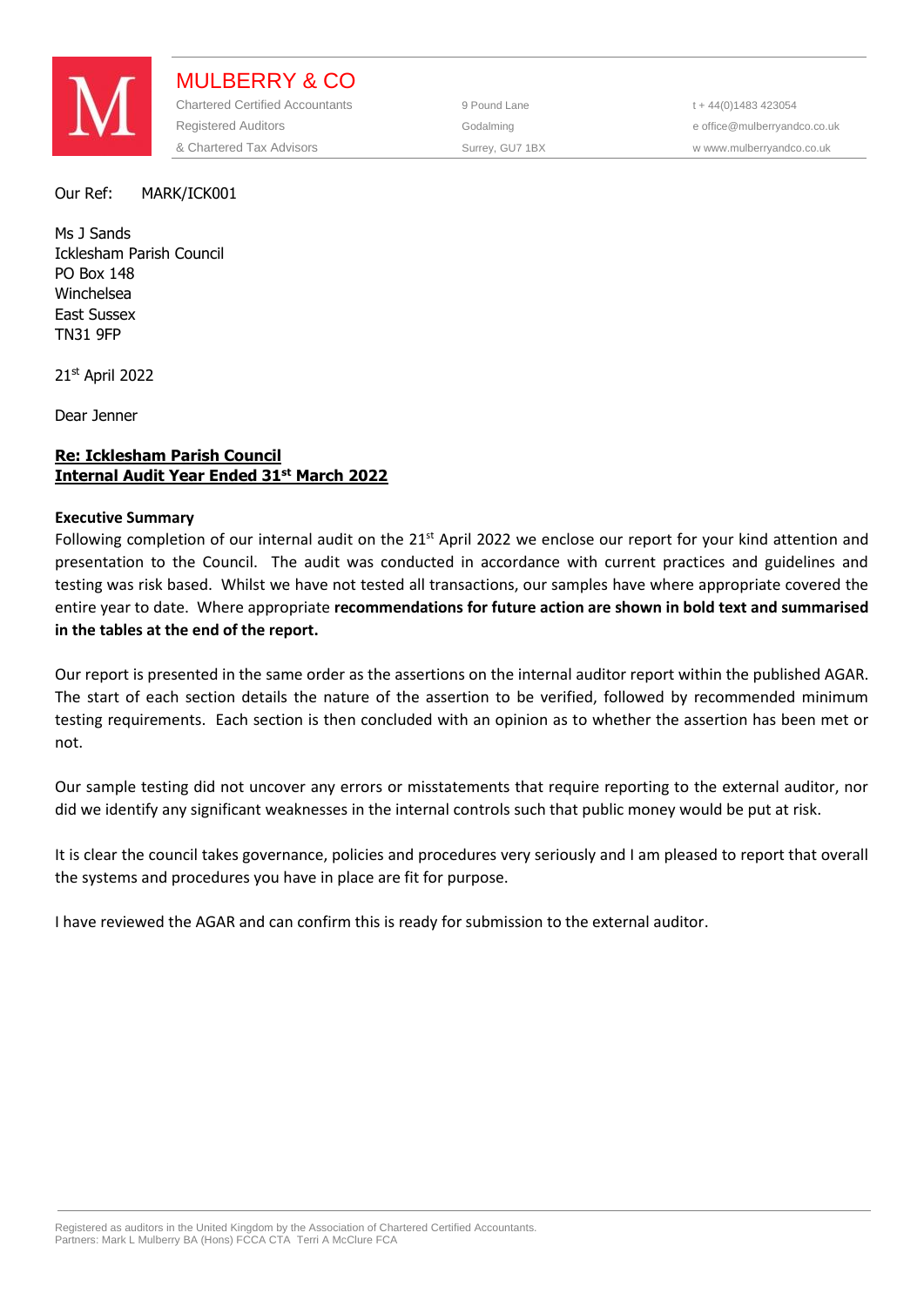# **Regulation**

The Accounts and Audit Regulations 2015 require smaller authorities, each financial year, to conduct a review of the effectiveness of the system of internal control and prepare an annual governance statement in accordance with proper practices in relation to accounts. In addition to this, a smaller authority is required by Regulation 5(1) of the Accounts and Audit Regulations 2015 to "undertake an effective internal audit to evaluate the effectiveness of its risk management, control and governance processes, taking into account public sector internal auditing standards or guidance."

Internal auditing is an independent, objective assurance activity designed to improve an organisation's operations. It helps an organisation accomplish its objectives by bringing a systematic, disciplined approach to evaluate and improve the effectiveness of risk management, control and governance processes. The purpose of internal audit is to review and report to the authority on whether its systems of financial and other internal controls over its activities and operating procedures are effective.

Internal audit's function is to test and report to the authority on whether its specific system of internal control is adequate and working satisfactorily.

The internal audit reports should therefore be made available to all members to support and inform them when they considering the authority's approval of the annual governance statement.

# **Independence & Competence**

Your audit was conducted by Mark Mulberry of Mulberry & Co. We confirm we are independent from the management of the financial controls and procedures of the council and neither the internal auditor or the firm have any conflicts of interest with the audit client, nor do they provide any management or financial assistance to the client.

Your auditor is a qualified practicing accountant with over 20 years' experience as a registered statutory auditor.

# **Engagement Letter**

An engagement letter was issued In September 2021 covering the 2021/22 internal audit assignment. Copies of this document are available on request.

# **Planning & Inherent Risk Assessment**

The scope and plan of works including fee structure was issued to the council on the 1st September 2020 under separate cover. Copies of this document are available on request. In summary, our work will address each of the internal control objectives as stated on the Annual Internal Audit Report of the AGAR.

- o There have been no instances of breaches of regulations in the past
- o The client uses an industry approved financial reporting package
- o The client regularly carries out reconciliations and documents these
- o There is regular reporting to council
- o The management team are experienced and informed
- o Records are neatly maintained and referenced
- o The client is aware of current regulations and practices
- There has been no instance of high staff turnover

It is my opinion that the inherent risk of error or misstatement is low and the controls of the council can be relied upon and as such substantive testing of individual transactions is not required. Testing to be carried out will be "walk through testing" on sample data to encompass the period of the council year under review.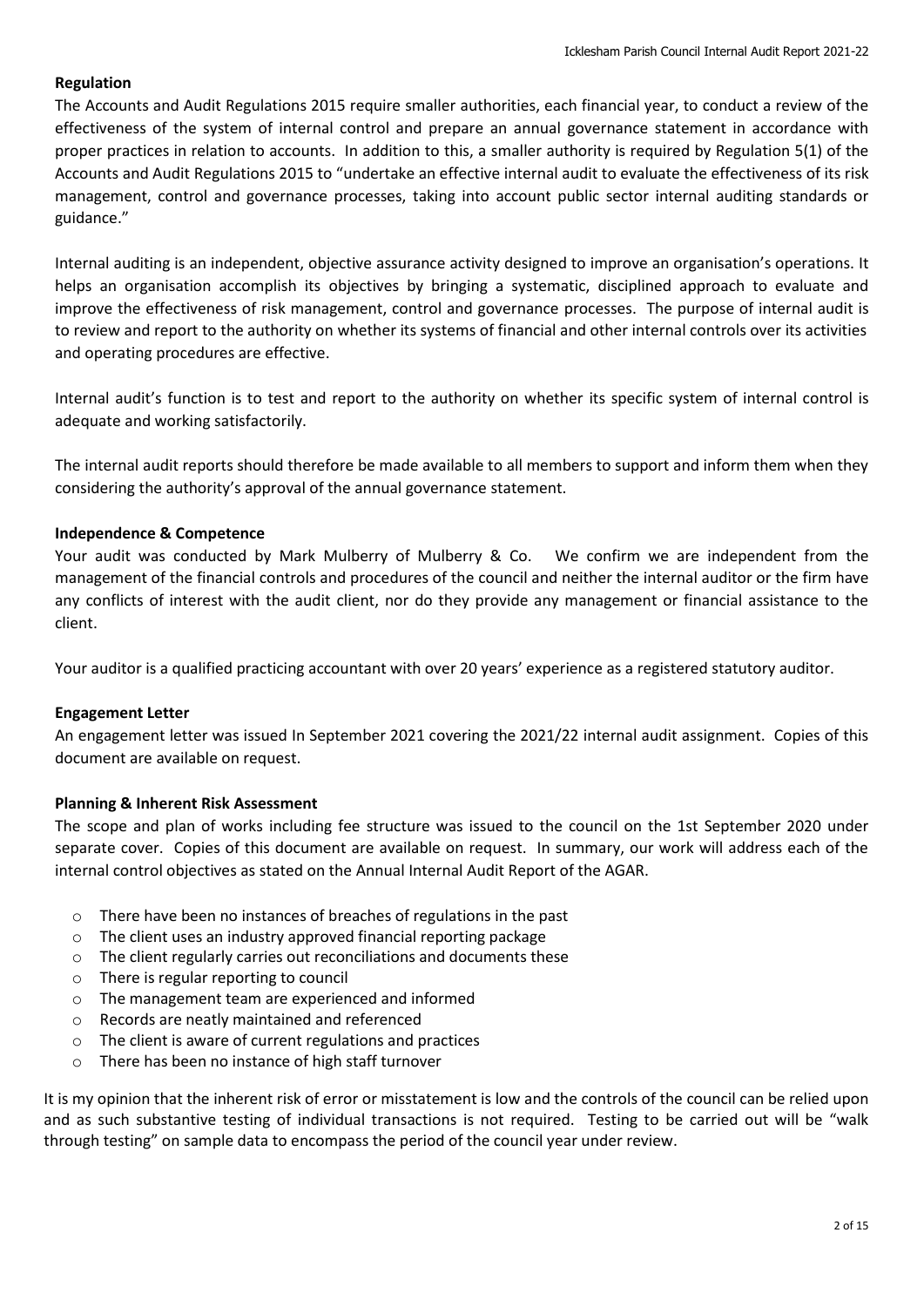# Contents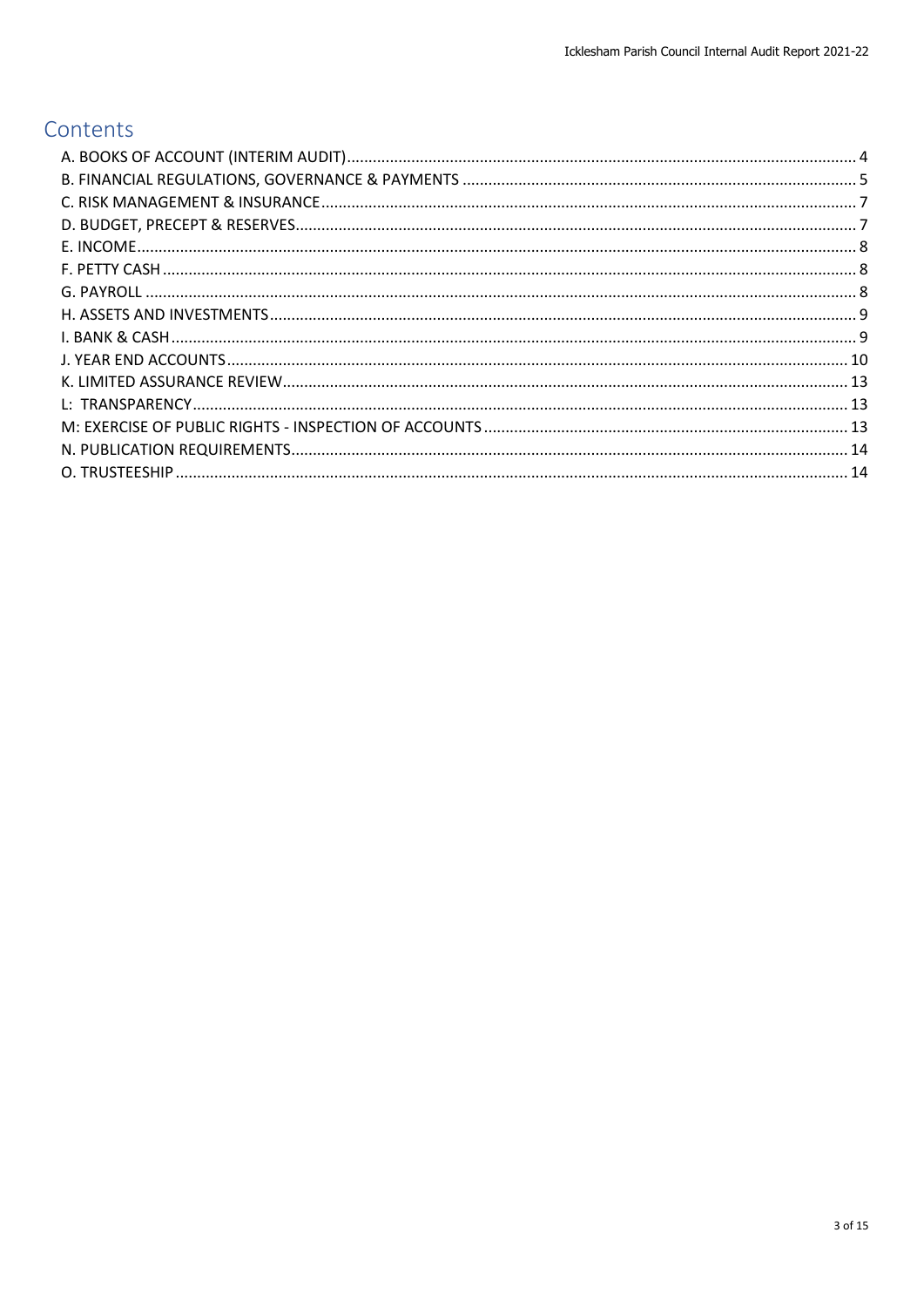# <span id="page-3-0"></span>A. BOOKS OF ACCOUNT (INTERIM AUDIT)

### *Internal audit requirement*

*Appropriate accounting records have been properly kept throughout the financial year.*

#### **Recommended Minimum Testing**

- Ensure the correct roll forward of the prior year cashbook balances to the new financial year
- Check a sample of financial transactions in cashbooks to bank statements, etc: the sample size dependent on the size of the authority and nature of accounting records maintained

The Council continues to uses RBS as a day to day accounting package, this is a tried and tested industry specific package and I make no recommendation to change. The system is used regularly to report on and record the financial transactions of that of the Council.

My audit testing showed that supporting documentation could be easily located from records. I make no recommendation to change in this system.

I tested opening balances as at 1/4/21 and confirmed they could be agreed back to the audited accounts for 2021/21.

The Council is not VAT registered and the last VAT return was for the quarter ended 31<sup>st</sup> December 2021, which shows a refund position.

Overall, I have the impression that the accounting systems are well ordered and routinely maintained and as such I make no recommendation to change.

#### **Section Conclusion**

I am of the opinion that the control assertion of "Appropriate accounting records have been properly kept throughout the financial year" has been met.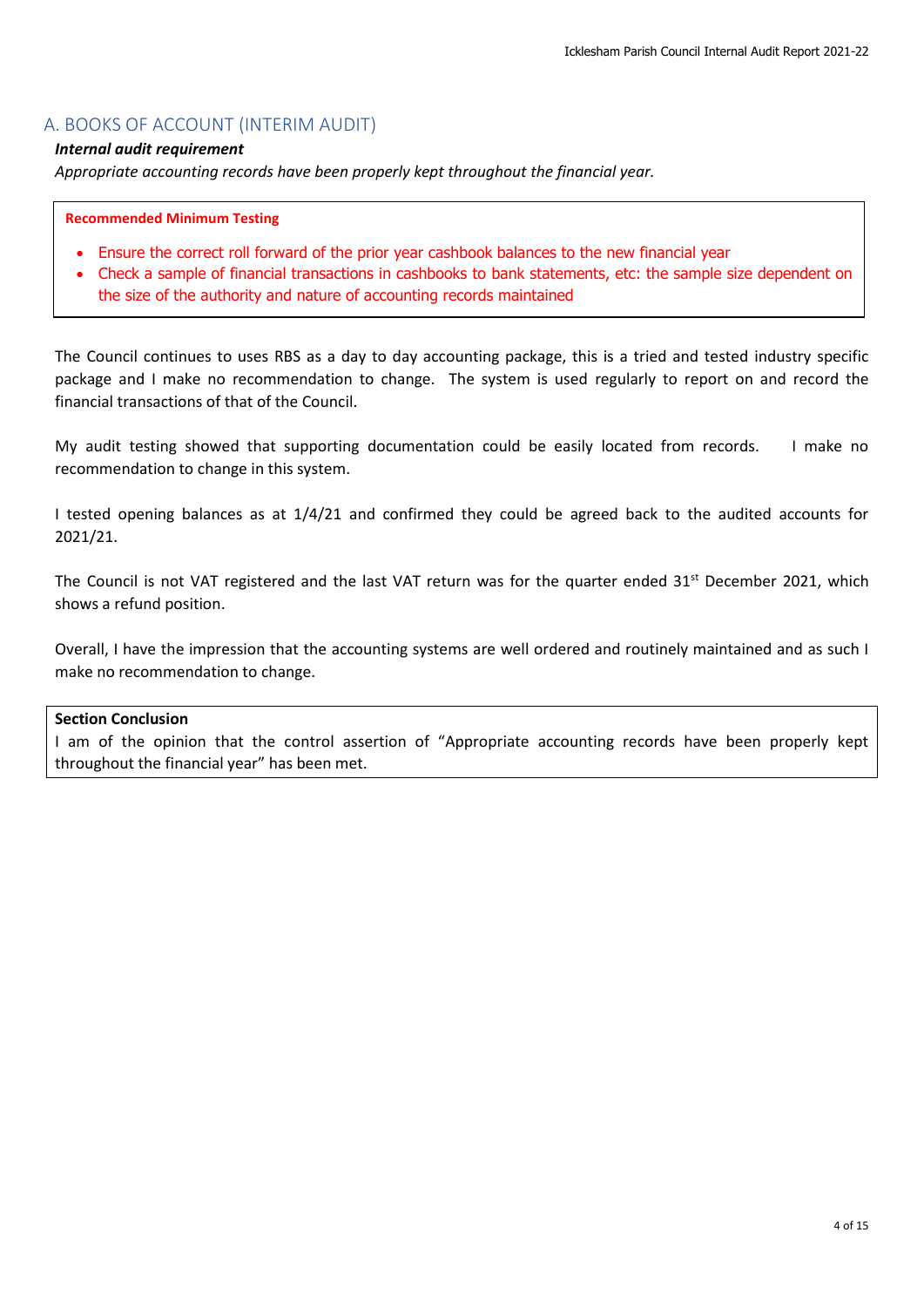# <span id="page-4-0"></span>B. FINANCIAL REGULATIONS, GOVERNANCE & PAYMENTS

# *Internal audit requirement*

*This authority complied with its financial regulations, payments were supported by invoices, all expenditure was approved and VAT was appropriately accounted for.*

#### *Check the publication & minuting of the prior year audited AGAR and notice of conclusion of audit.*

External auditors report qualified in 2021/22 on the basis the AGAR was not published by the statutory deadlines. **I could not locate any evidence of the external auditors report and the notice of conclusion being reported to council.**

### *Confirm by sample testing that councillors sign statutory office forms*

I confirmed by sample testing that Councillors sign "Acceptance of Office" forms and register of members interests, in line with regulations**. The councillors will need to sign acceptance to receive information by electronic means.** I have provided some sample wording below for council consideration.

*"As per Schedule 12 of the Local Government Act 1972, I consent to the receipt of all council meeting papers by electronic methods. I understand I may withdraw this consent at any time."*

#### *Confirm that the Council is compliant with the relevant transparency code.*

I note that the Council is not required by law to follow the 2015 Transparency Code, a review of the web site has shown that some information is available.

### *Confirm that the Council is compliant with the GDPR.*

As council is aware of GDPR and has an easy to access privacy statement on its homepage together with an accessibility statement. It was noted the Council has common email addresses internally. A common email system such a[s cllr.name@i](mailto:cllr.name@)cklesham........ is recommended because it gives a natural segregation so it is clear beyond doubt in what capacity a councillor is acting, gives control to the council, adds a degree of professionalism and in the event of a FOI request limits access to personal computers.

# *Confirm that the Council meets regularly throughout the year*

The council has the following committees:

- Full Council; meets circa 10 times per annum
- Allotments
- **Staffing**
- Open spaces
- Planning
- **Finance**

#### *Check that agendas for meetings are published giving 3 clear days' notice.*

The agendas on the website demonstrate that at least 3 clear days' notice is given. Whilst we have not tested every single committee and council meeting there was no evidence of non-compliance in giving three clear days' notice of the meeting.

#### *Check the draft minutes of the last meeting(s) are on the council's website*

Minutes are uploaded to the council website.

*Confirm that the Parish Council's Standing Orders have been reviewed within the last 12 months.* The standing orders are based on the NALC model. These are dated February May 2021.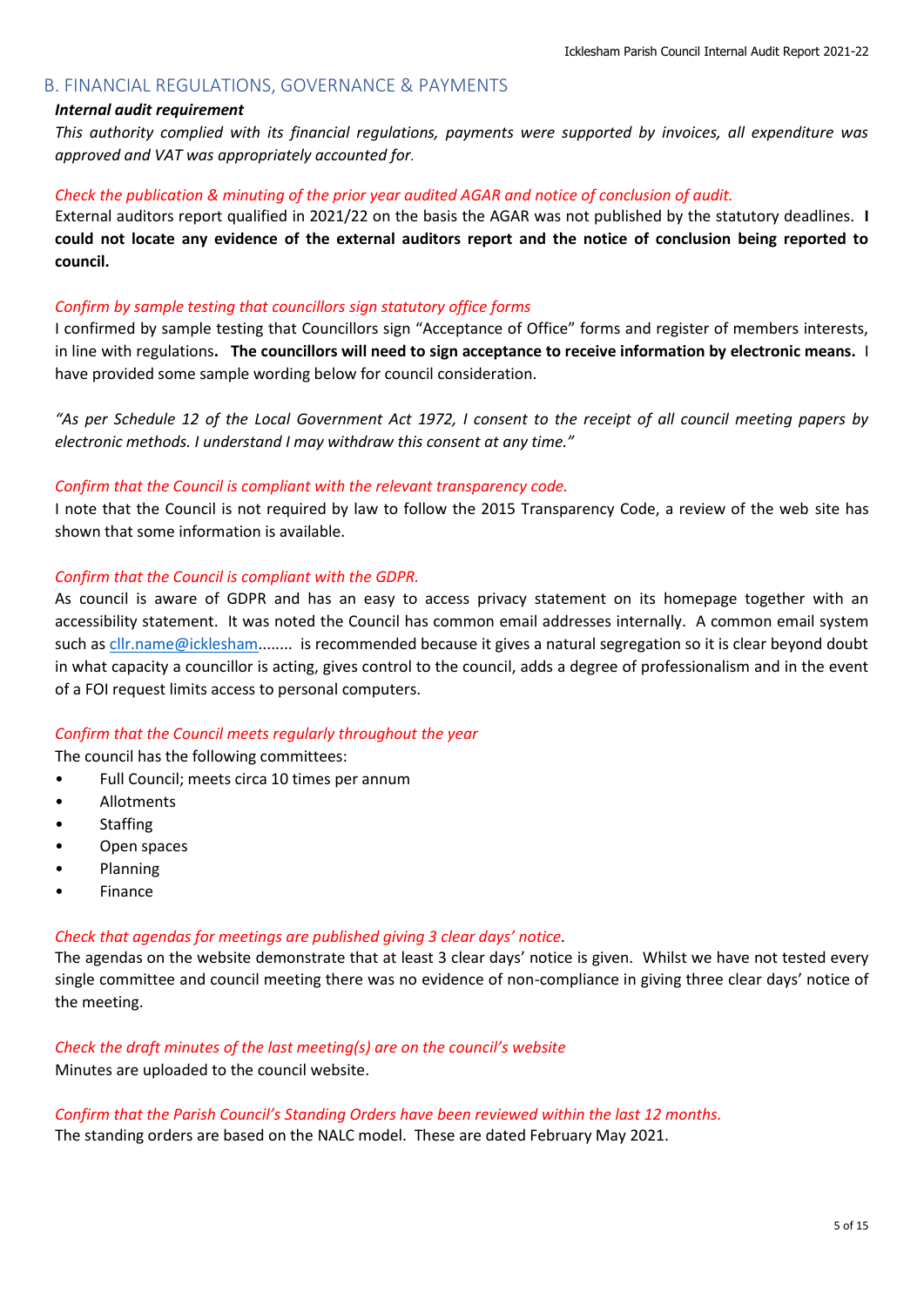# *Confirm that the Parish Council has adopted and recently reviewed Financial Regulations.*

Financial regulations are based on the NALC model and are dated May 2021. The regulations being based on the NALC model contain provisions for the approval of spending, setting of budgets, reconciliation of the bank and reporting to council.

# *Check that the council's Financial Regulations are being routinely followed.*

Financial regulation 2.2 deals with bank reconciliations, the council is performing reconciliations but **I could not locate any evidence in the minutes to show council approval of the same.** 

This is not in accordance with regulations.

*"On a regular basis, at least once in each quarter, and at each financial year end, a member other than a cheque signatory shall be appointed to verify bank reconciliations (for all accounts) produced by the RFO. The member shall sign the reconciliations and the original bank statements (or similar document) as evidence of verification. This activity shall on conclusion be reported, including any exceptions, to and noted by the council."*

The de-minimis limit recorded in the Financial Regulations for the competitive purchase of items and services is as listed below.

- £25,000 + Tender Process
- £3,000 £25,000 3 quotations are required.
- $£100 £3,000 -$  strive to get 3 estimates
- 0 £100 power to spend

Financial regulation 4 deals with budgetary control and authority to spend. The council has thresholds in place at which authorisations to spend must be obtained.

Financial Regulation 5 deals with authorisation of payments. The minutes show authorisation of payments lists in accordance with regulations.

Financial regulation 6 deals with making payments. The council makes payments by cheque, BACS & direct debit.

I was able to verify invoices to the nominal ledger and council verification of the same**. However, there was no indication on the invoices that they had been verified in accordance with regulation 5.3**

*5.3. All invoices for payment shall be examined, verified and certified by the RFO to confirm that the work, goods or services to which each invoice relates has been received, carried out, examined and represents expenditure previously approved by the council.*

# *Confirm all section 137 expenditure meets the guidelines & does not exceed the annual per elector limit of £8.41 per elector.*

The council has no S.137 expenditure.

I am of the opinion the council is in the main following its own regulations however, **I would recommend a detailed review to ensure that the day to day practice is in accordance with the financial regulations**.

I reviewed the cashbook and verified at random high value items to the physical invoices – there were no errors. The individual entries were in accordance with the heading under which they were posted and corrections/transfers where evident were bonafide. We found no evidence of breaches of financial regulations in the sample testing completed.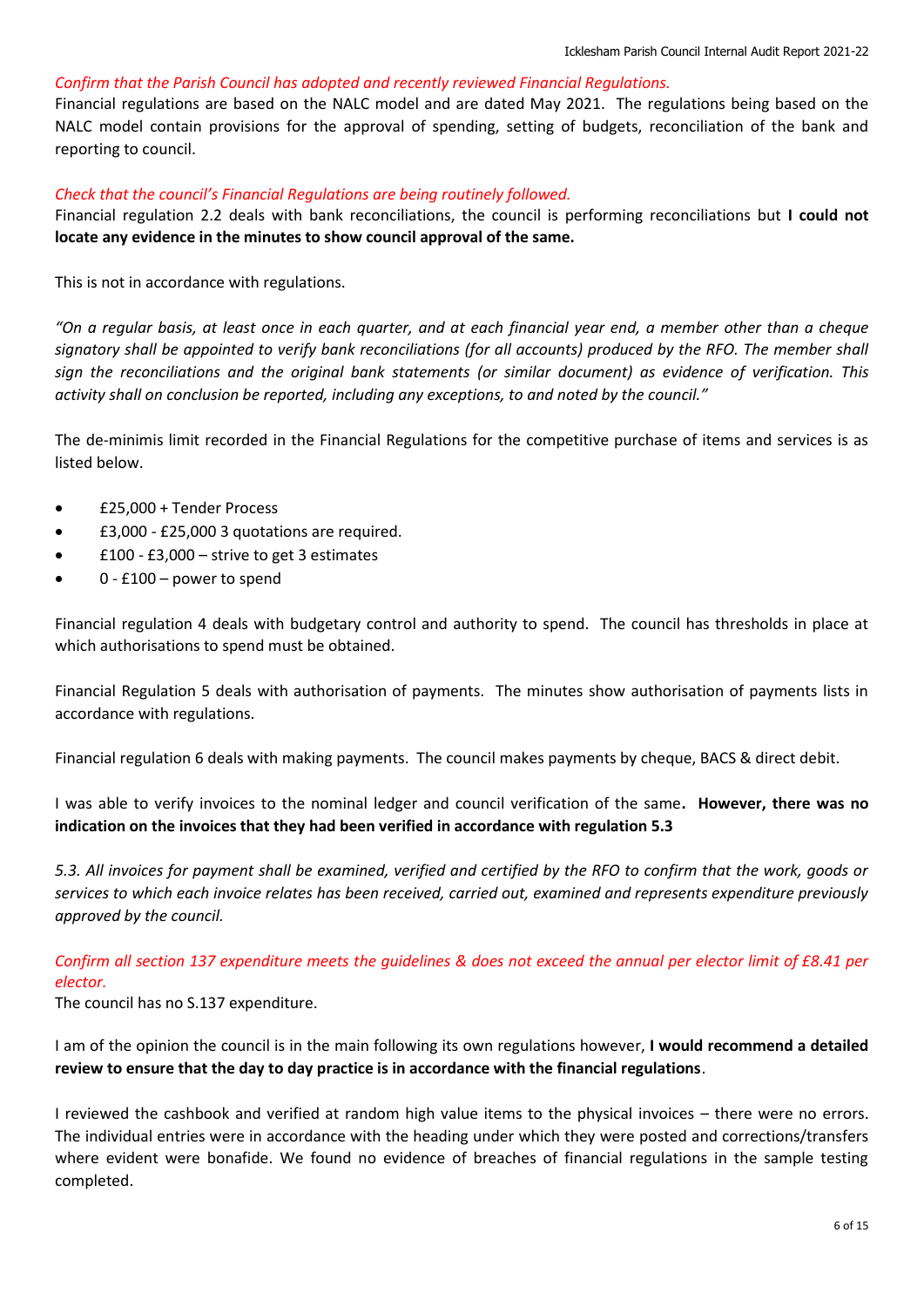# **Section Conclusion**

I am of the opinion that the control assertion "This authority complied with its financial regulations, payments were supported by invoices, all expenditure was approved and VAT was appropriately accounted for", has been met.

# <span id="page-6-0"></span>C. RISK MANAGEMENT & INSURANCE

# *Internal audit requirement*

*This authority assessed the significant risks to achieving its objectives and reviewed the adequacy of arrangements to manage these.*

The council has a risk assessment process in place which is sufficient for a council of this size. The risk management policy was last reviewed by council in March 2022. The risk assessments include financial, operational and health and safety risks.

The council has a valid insurance policy in place with Das legal in a long-term agreement expiring in June 2024. The policy includes Public Liability and Employers Liability cover of £10 million each, and Employee Dishonesty (Fidelity Guarantee) cover of £250,000. These levels are appropriate for a council of this size.

We discussed assertion 8 of the AGAR and whether or not this had any impact on the council.

"*We considered whether any litigation, liabilities or commitments, events or transactions, occurring either during or after the year-end, have a financial impact on this authority and, where appropriate, have included them in the accounting statements."*

The Clerk confirmed that she was not aware of any such liability at the year end.

### **Section Conclusion**

I am of the opinion that the control objective of "This authority assessed the significant risks to achieving its objectives and reviewed the adequacy of arrangements to manage these.", has been met

# <span id="page-6-1"></span>D. BUDGET, PRECEPT & RESERVES

### *Internal audit requirement*

*The precept or rates requirement resulted from an adequate budgetary process; progress against the budget was regularly monitored; and reserves were appropriate.*

I confirm that full council approved the budget and precepting requirement for years 2021/22 and 2022/23 and appropriately minuted this.

The council monitors actual versus budget on a regular basis.

The council has £93,470 of reserves of which £7,755 are earmarked reserves and £85,715 are general reserves. In respect of general reserves, rule of thumb calculations would suggest that 50% of precept as adjusted for local conditions would be reasonable being circa £56k. General reserves are slightly high but not excessively.

All significant variances to budget were explained satisfactorily.

#### **Section Conclusion**

I am of the opinion that the control objective of "The precept or rates requirement resulted from an adequate budgetary process; progress against the budget was regularly monitored; and reserves were appropriate.", has been met.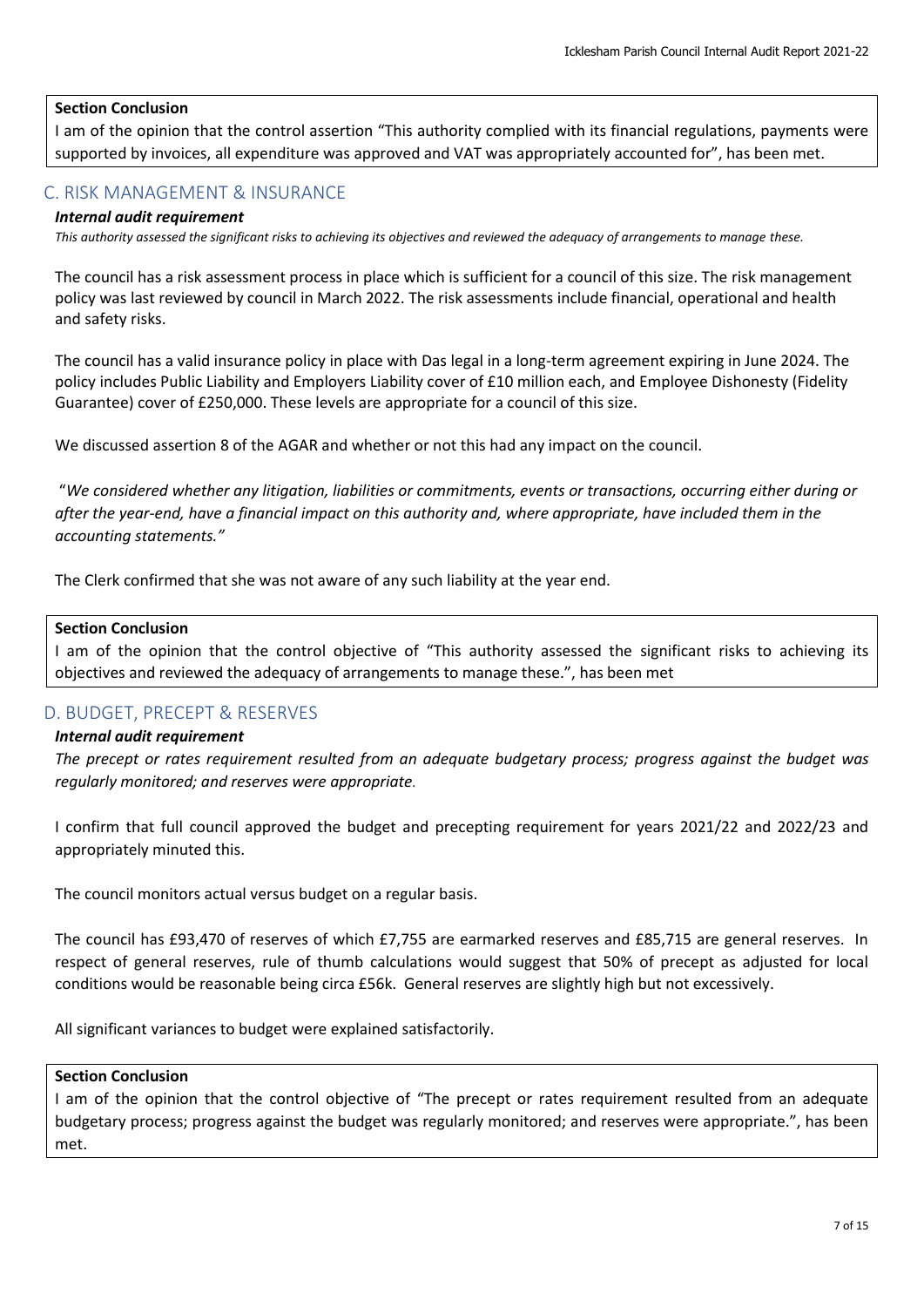# <span id="page-7-0"></span>E. INCOME

## *Internal audit requirement*

*Expected income was fully received, based on correct prices, properly recorded and promptly banked; and VAT was appropriately accounted for.*

The precept income was tested to third party evidence and is correctly shown in box 2 of the AGAR.

The council's other income sources are grants, CIL and VAT refunds and are correctly shown in box 3 of the AGAR

I tested the VAT refund of £4,876 – to third party verification and underlying records. There were no errors.

The council's only charges are for allotments, the annual charges for these were last reviewed in 2018/19.

There is no indication that the council should be registered for VAT.

#### **Section Conclusion**

I am of the opinion that the control objective of "Expected income was fully received, based on correct prices, properly recorded and promptly banked; and VAT was appropriately accounted for.", has been met.

# <span id="page-7-1"></span>F. PETTY CASH

### *Internal audit requirement*

*Petty cash payments were properly supported by receipts, all petty cash expenditure was approved and VAT appropriately accounted for.*

No petty cash

# <span id="page-7-2"></span>G. PAYROLL

#### *Internal audit requirement*

*Salaries to employees and allowances to members were paid in accordance with this authority's approvals, and PAYE and NI requirements were properly applied.*

The council uses an external firm to calculate the tax and national insurance. The council has fulfilled its obligations in respect of auto-enrolment and uses LGPS.

I tested the tax deduction – there were no errors.

Monthly and year-end PAYE and NI deductions and returns have been submitted online by the payroll provider. The PAYE scheme is not in the name of the council rather West Sussex County Council.

The year on year movement of £762 is less than 15% and as such does not need further explanation on the report of significant variances.

All Council employees are paid through the payroll for all Council work undertaken. No employees are paid separately for any other Council work undertaken.

Pay increases are based on an annual appraisal and a fixed % e.g. an annual cost of living increase or an incremental scale increase, where applicable.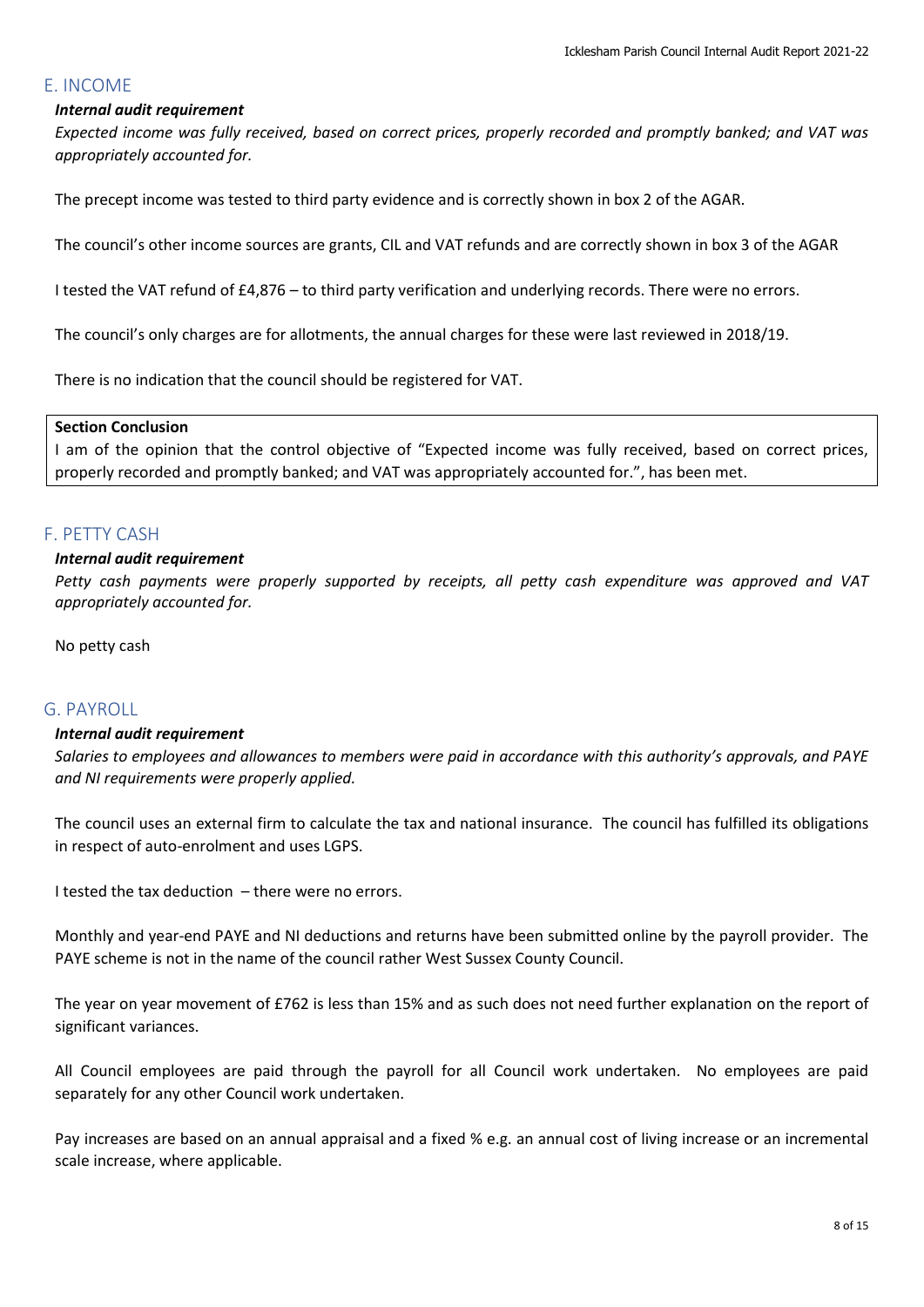The amounts shown on the AGAR, were reconcilable to the payroll records, there were no errors.

# **Section Conclusion**

I am of the opinion that salaries are correctly stated on the AGAR and that the control object of "Salaries to employees and allowances to members were paid in accordance with this authority's approvals, and PAYE and NI requirements were properly applied.", has been met.

# <span id="page-8-0"></span>H. ASSETS AND INVESTMENTS

### *Internal audit requirement*

*Asset and investments registers were complete and accurate and properly maintained.*

The council has a simple asset register in place detailing, date of acquisition and cost. The total of the register matches that entered into box 9 on the AGAR, and I was able to trace the new acquisitions within year to verify the difference in asset value since 2020/21.

I confirmed the council has PWLB borrowing and the amounts agree to third party evidence.

The Council does not hold any long term investments i.e. over 1 year.

### **Section Conclusion**

I am of the opinion that the control objective of "Asset and investments registers were complete and accurate and properly maintained.", has been met.

# <span id="page-8-1"></span>I. BANK & CASH

# *Internal audit requirement*

*Periodic and year-end bank account reconciliations were properly carried out.*

At the year-end date the council had a reconciled bank position. I have reviewed the reconciliation there were no outstanding payments and no outstanding lodgements. The reconciliation agreed to the underlying bank statements.

The council has three bank accounts. None of the accounts are long term investments and as such do not need to be disclosed in box 9 of the AGAR.

The movement year on year in bank and cash balances of £73 is less than 15% and as such does not need reporting to the external auditor.

#### **Section Conclusion**

I am of the opinion that bank and cash balances are properly shown on the AGAR and that the control objective of "Periodic and year-end bank account reconciliations were properly carried out.", has been met.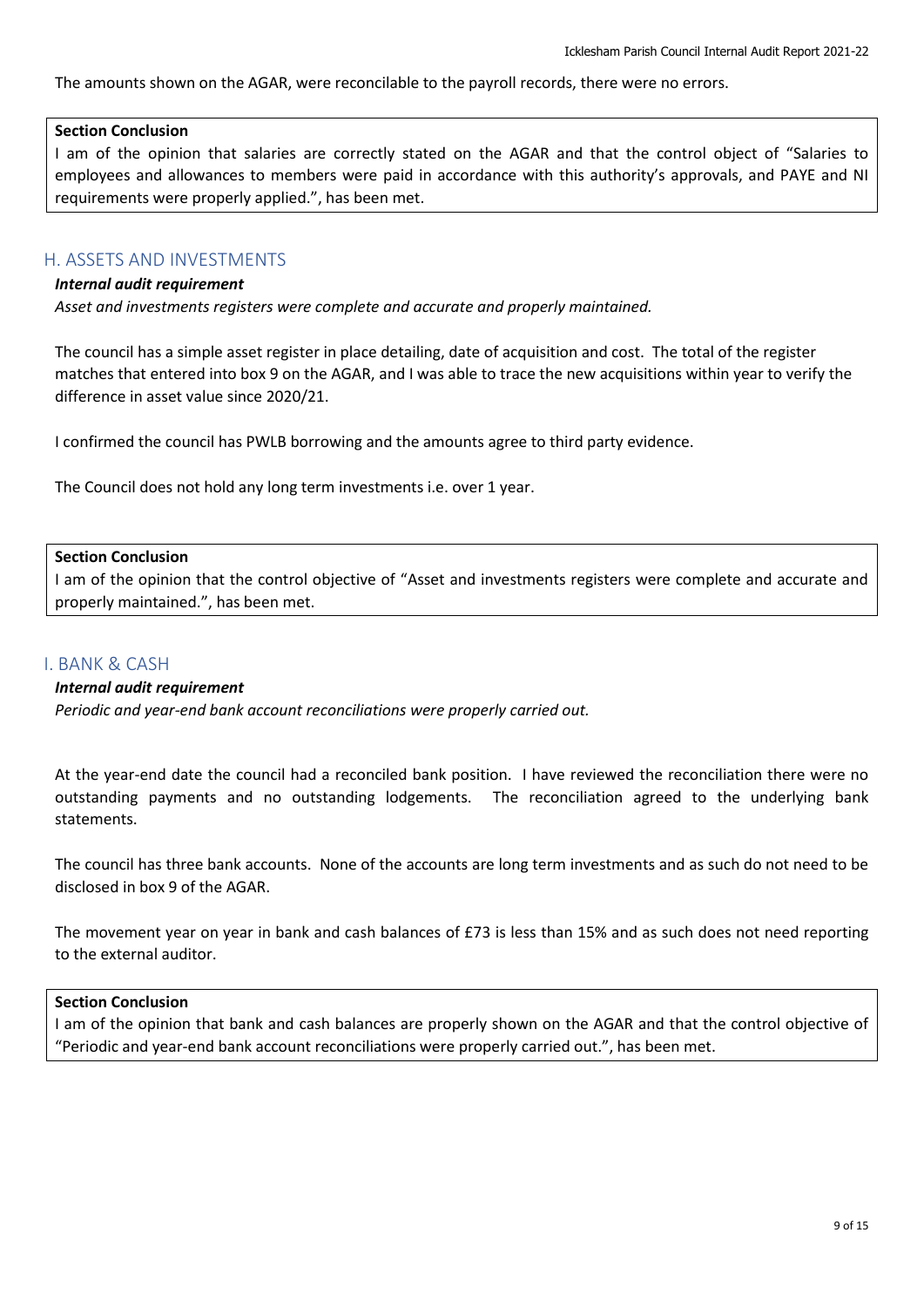# <span id="page-9-0"></span>J. YEAR END ACCOUNTS

# *Internal audit requirement*

*Accounting statements prepared during the year were prepared on the correct accounting basis (receipts and payments or income and expenditure), agreed to the cash book, supported by an adequate audit trail from underlying records and where appropriate debtors and creditors were properly recorded.*

The council, at its meeting to sign off the year-end accounts, must discuss the Annual Governance Statement and record this activity in the minutes of the meeting. Based on the internal audit finding, I recommend using the table below as the basis for that discussion. THIS MUST BE A SEPARATE AGENDA ITEM TO THE SIGNING OF THE ANNUAL ACCOUNTS.

|                | <b>Annual Governance Statement</b>                                                                                                                                                                                                                                                                             | 'Yes' means that this authority                                                                                                                                                                     | Suggested response based on<br>evidence                                                                                                                                             |  |
|----------------|----------------------------------------------------------------------------------------------------------------------------------------------------------------------------------------------------------------------------------------------------------------------------------------------------------------|-----------------------------------------------------------------------------------------------------------------------------------------------------------------------------------------------------|-------------------------------------------------------------------------------------------------------------------------------------------------------------------------------------|--|
| 1              | We have put in place arrangements for<br>effective financial management during the<br>year, and for the preparation of the<br>accounting statements.                                                                                                                                                           | prepared its accounting statements in<br>accordance with the Accounts and Audit<br>Regulations.                                                                                                     | YES - receipts & payments<br>follow<br>latest<br>accounts<br>and<br>Accounts<br>Audit<br>Regulations and practitioners<br>guide recommendations.                                    |  |
| 2              | We maintained an adequate system of<br>internal control including measures designed<br>to prevent and detect fraud and corruption<br>and reviewed its effectiveness.                                                                                                                                           | made proper arrangements and accepted<br>responsibility for safeguarding the public<br>money and resources in its charge.                                                                           | $YES - there is regular$<br>of<br>financial<br>reporting<br>transactions and accounting<br>offering<br>summaries,<br>the<br>opportunity for scrutiny.                               |  |
| 3              | We took all reasonable steps to assure<br>ourselves that there are no matters of actual<br>or potential non-compliance with laws,<br>regulations and Proper Practices that could<br>have a significant financial effect on the<br>ability of this authority to conduct its business<br>or manage its finances. | has only done what it has the legal power<br>to do and has complied with Proper<br>Practices in doing so.                                                                                           | YES - the Clerk is experienced<br>and advises the council in<br>respect of its legal powers.                                                                                        |  |
| 4              | We provided proper opportunity during the<br>year for the exercise of electors' rights in<br>accordance with the requirements of the<br>Accounts and Audit Regulations.                                                                                                                                        | during the year gave all persons<br>interested the opportunity to inspect and<br>ask questions about this authority's<br>accounts.                                                                  | $YES - the requirements and$<br>timescales for 2020/21 year-<br>end were followed.                                                                                                  |  |
| 5              | We carried out an assessment of the risks<br>facing this authority and took appropriate<br>steps to manage those risks, including the<br>introduction of internal controls and/or<br>external insurance cover where required.                                                                                  | considered and documented the financial<br>and other risks it faces and dealt with<br>them properly.                                                                                                | $YES - the council has a risk$<br>management scheme and<br>appropriate<br>external<br>insurance.                                                                                    |  |
| 6              | We maintained throughout the year an<br>adequate and effective system of internal<br>audit of the accounting records and control<br>systems.                                                                                                                                                                   | arranged for a competent person,<br>independent of the financial controls and<br>procedures, to give an objective view on<br>whether internal controls meet the needs<br>of this smaller authority. | <b>YES</b><br>council<br>the<br>has<br>$\overline{\phantom{0}}$<br>appointed an independent<br>competent<br>internal<br>and<br>auditor has completed two<br>audits during the year. |  |
| $\overline{7}$ | We took appropriate action on all matters<br>raised in reports from internal and external<br>audit.                                                                                                                                                                                                            | responded to matters brought to its<br>attention by internal and external audit.                                                                                                                    | YES - where matters are<br>raised, action taken by council<br>is recorded in the minutes.                                                                                           |  |

# **Section 1 – Annual Governance Statement**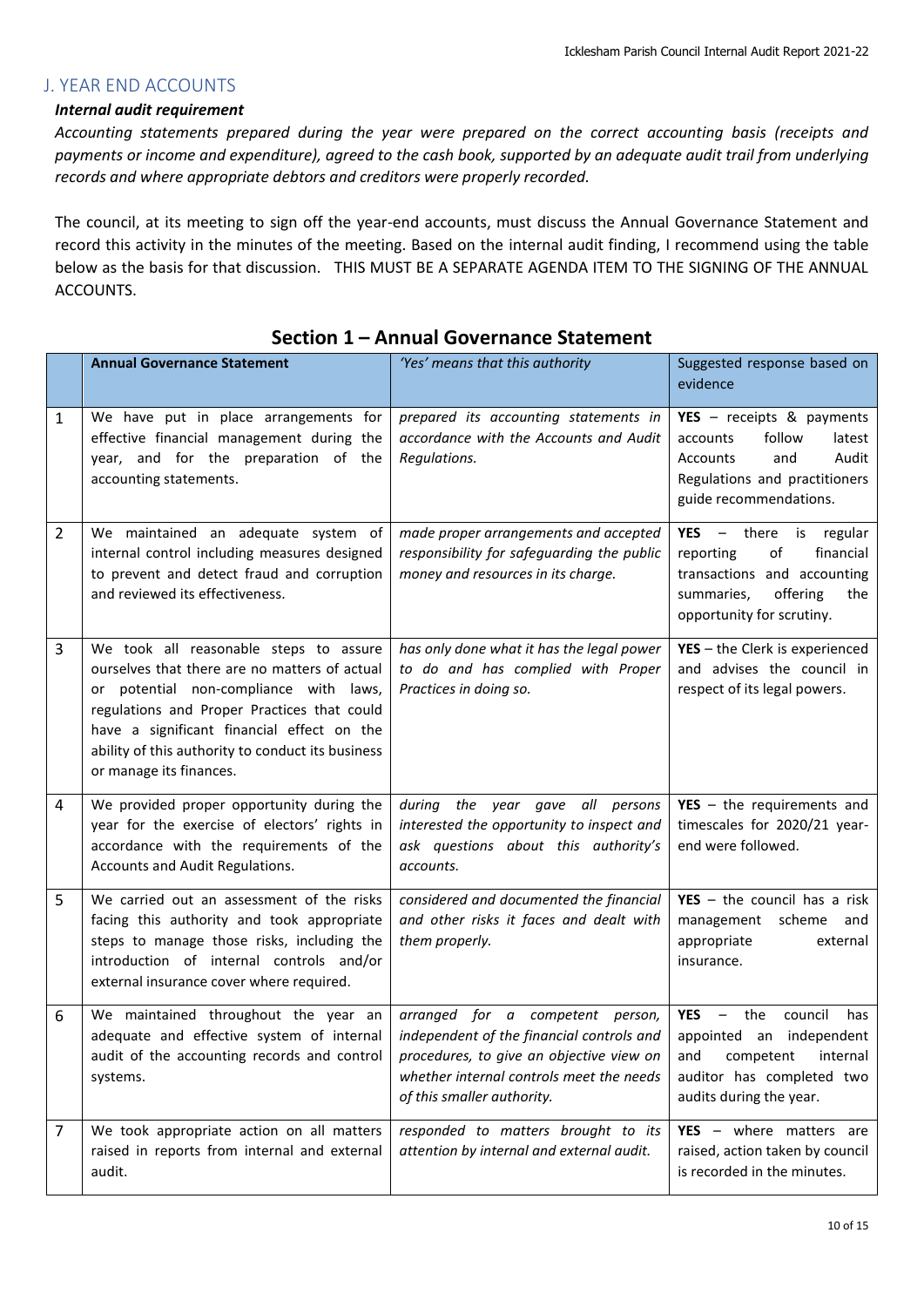| 8 | any litigation,<br>We considered whether<br>liabilities or<br>commitments, events or<br>transactions, occurring either during or after<br>the year-end, have a financial impact on this<br>authority and. Where appropriate, have<br>included them in the accounting statements. | disclosed everything it should have about $\vert$ YES – no matters were raised<br>its business activity during the year<br>including events taking place after the<br>year end if relevant. | during the internal audit<br>visits.  |
|---|----------------------------------------------------------------------------------------------------------------------------------------------------------------------------------------------------------------------------------------------------------------------------------|---------------------------------------------------------------------------------------------------------------------------------------------------------------------------------------------|---------------------------------------|
| 9 | Trust funds including charitable $-$ In our<br>capacity as the sole managing trustee we<br>discharged our accountability responsibilities<br>for the fund(s)/asset(s), including financial<br>reporting and, if required, independent<br>examination or audit.                   | has met all of its responsibilities where,<br>as a body corporate, it is a sole managing<br>trustee of a local trust or trusts.                                                             | $N/A -$ the council has no<br>trusts. |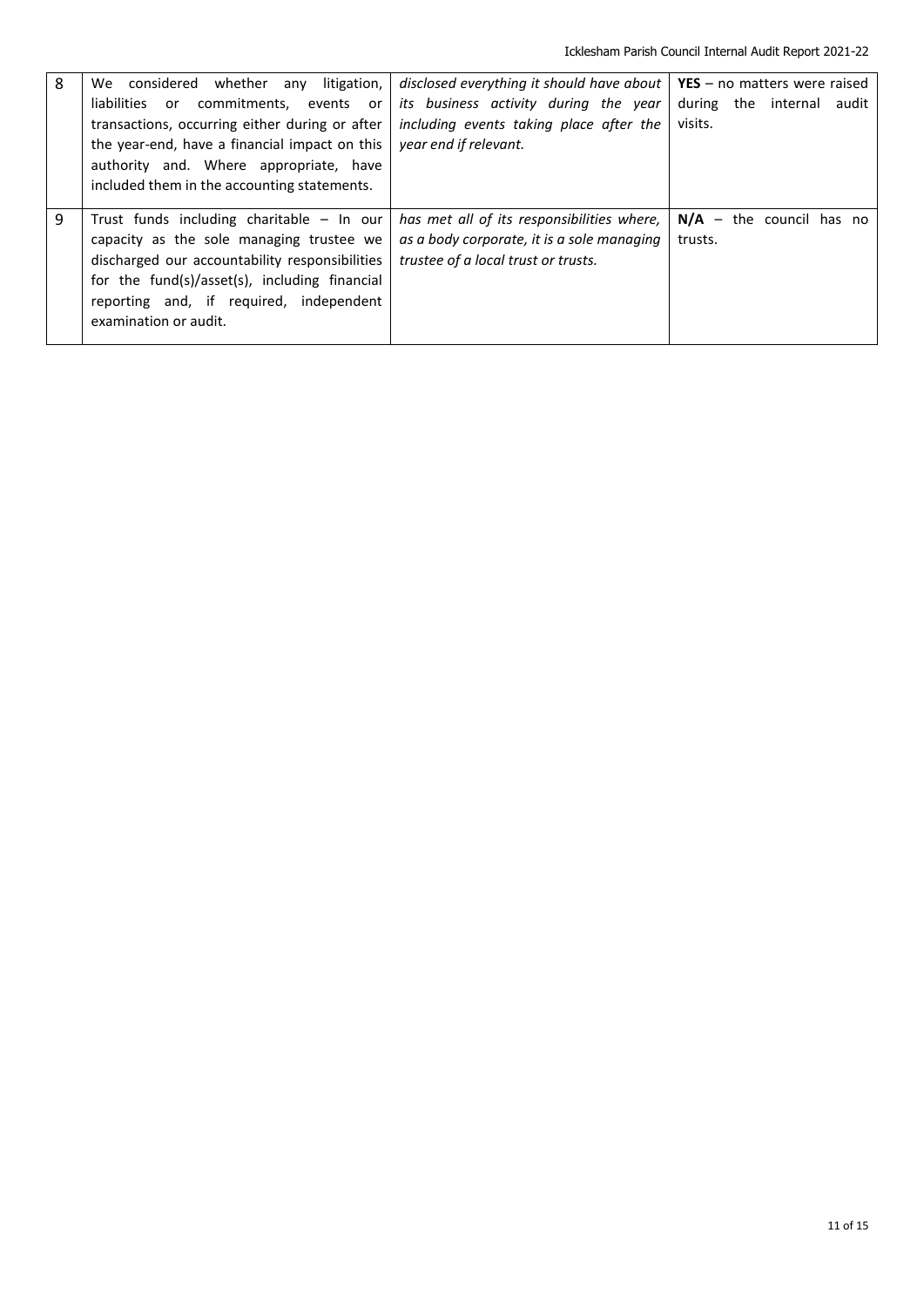|                | <b>Agar Box Number</b>              | 2020/21 | 2021/22 | <b>Auditor Notes</b>                                               |
|----------------|-------------------------------------|---------|---------|--------------------------------------------------------------------|
| 1              | Balances brought forward            | 88,769  | 93,543  | Agrees to cfwd                                                     |
| $\overline{2}$ | Precept or Rates and Levies         | 113,474 | 113,775 | Agrees to third party evidence provided to auditor                 |
| 3              | Total other receipts                | 21,138  | 24,987  | Agrees to underlying records                                       |
| $\overline{4}$ | Staff costs                         | 43,745  | 43,389  | Agrees to underlying records                                       |
| 5              | Loan interest/capital<br>repayments | 3,118   | 3,118   | Agreed no loans                                                    |
| 6              | All other Payments                  | 82,975  | 92,328  | Agrees to underlying records                                       |
| 7              | Balances carried forward            | 93,543  | 93,470  | Casts correctly agrees to balance sheet (subject to £<br>rounding) |

# **Section 2 – Accounting Statements**

| 8  | Total value of cash and short<br>term investments           | 93.543  | 93,470  | Agrees to reconciliation |
|----|-------------------------------------------------------------|---------|---------|--------------------------|
| 9  | Total fixed assets plus long<br>term investments and assets | 369,580 | 370,744 | Agrees to register       |
| 10 | Total borrowings                                            | 19,486  | 17,266  | Agreed to PWLB evidence  |

| For Local Councils Only)       | <b>YES</b> | <b>NO</b> | No trusts |
|--------------------------------|------------|-----------|-----------|
| Disclosure note re Trust funds |            |           |           |
| (including charitable)         |            |           |           |

The year-end accounts have been correctly prepared on the receipts and payments basis with no requirement for a box 7 & 8 reconciliation.

The AGAR correctly casts and cross casts and the comparatives have been correctly copied over from the 2020/21 AGAR.

The variance analysis was required because there were variances greater than 15% and £500. This was properly prepared on a summary table basis showing the financial elements and explanatory narrative.

# **Section Conclusion**

I am of the opinion the control objective of "Accounting statements prepared during the year were prepared on the correct accounting basis (receipts and payments or income and expenditure), agreed to the cash book, supported by an adequate audit trail from underlying records and where appropriate debtors and creditors were properly recorded.", has been met.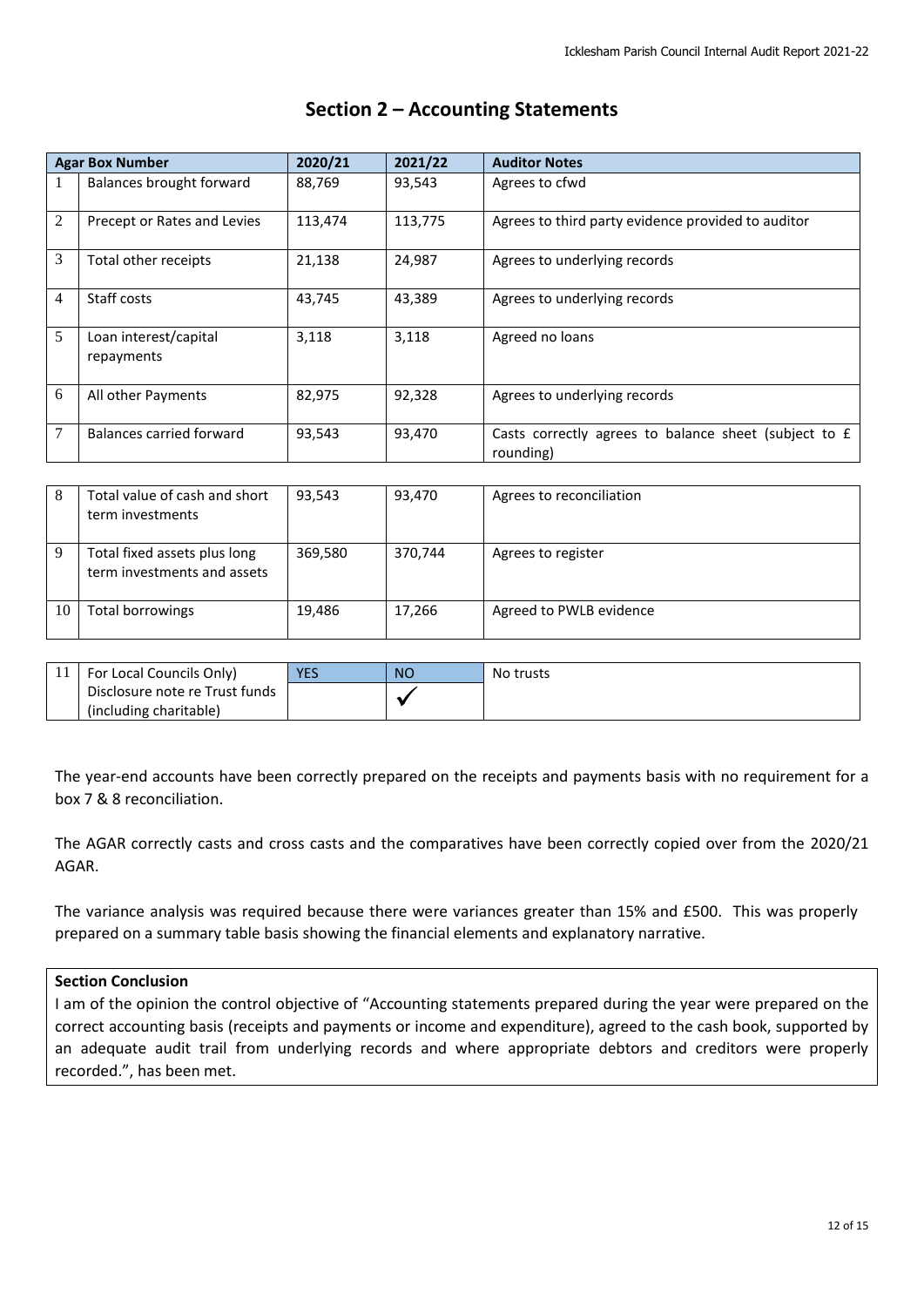# <span id="page-12-0"></span>K. LIMITED ASSURANCE REVIEW

# *Internal audit requirement*

*IF the authority certified itself as exempt from a limited assurance review in 2019/20, it met the exemption criteria and correctly declared itself exempt. (If the authority had a limited assurance review of its 2019/20 AGAR tick "not covered")*

*The council did not declare its self exempt in 2020/21 or 2021/22*

# <span id="page-12-1"></span>L: TRANSPARENCY

### *Internal audit requirement*

*If the authority has an annual turnover not exceeding £25,000, it publishes information on a website/ webpage up to date at the time of the internal audit in accordance with the Transparency code for smaller authorities.*

The council has an annual turnover exceeding £25,000, and this test does not apply.

# <span id="page-12-2"></span>M: EXERCISE OF PUBLIC RIGHTS - INSPECTION OF ACCOUNTS

### *Internal audit requirement*

*The authority, during the previous year (2020-21) correctly provided for the period for the exercise of public rights as required by the Accounts and Audit Regulations (evidenced by the notice published on the website and/or authority approved minutes confirming the dates set).*

The Local Audit and Accountability Act 2014 and the Accounts and Audit Regulations 2015 require that the statement of accounts prepared by the authority (i.e. the Annual Governance & Accountability Return (AGAR) Part 2), the accounting records for the financial year to which the audit relates and all books, deeds, contracts, bills, vouchers, receipts and other documents relating to those records must be made available for inspection by any person interested, during a period of 30 working days set by the smaller authority and including the first 10 working days of July.

| <b>Inspection - Key date</b>      | 2020-21                             | 2021-22                      |
|-----------------------------------|-------------------------------------|------------------------------|
| Date Inspection Notice Issued and | 30 <sup>th</sup> June               |                              |
| how published                     |                                     |                              |
| <b>Inspection period begins</b>   | $1st$ July                          | $1st$ July                   |
| <b>Inspection period ends</b>     | 11 <sup>th</sup> August             | $11th$ August                |
| <b>Correct length</b>             | Yes                                 | yes                          |
| Common period included?           | Yes                                 | yes                          |
| Summary of rights document on     | <b>Attached</b><br>inspection<br>to | Attached<br>inspection<br>to |
| website?                          | announcement                        | announcement                 |

### **Section Conclusion**

I am of the opinion that the control assertion of *"The authority, during the previous year (2020-21) correctly provided for the period for the exercise of public rights as required by the Accounts and Audit Regulations (evidenced by the notice published on the website and/or authority approved minutes confirming the dates set):"* has been met.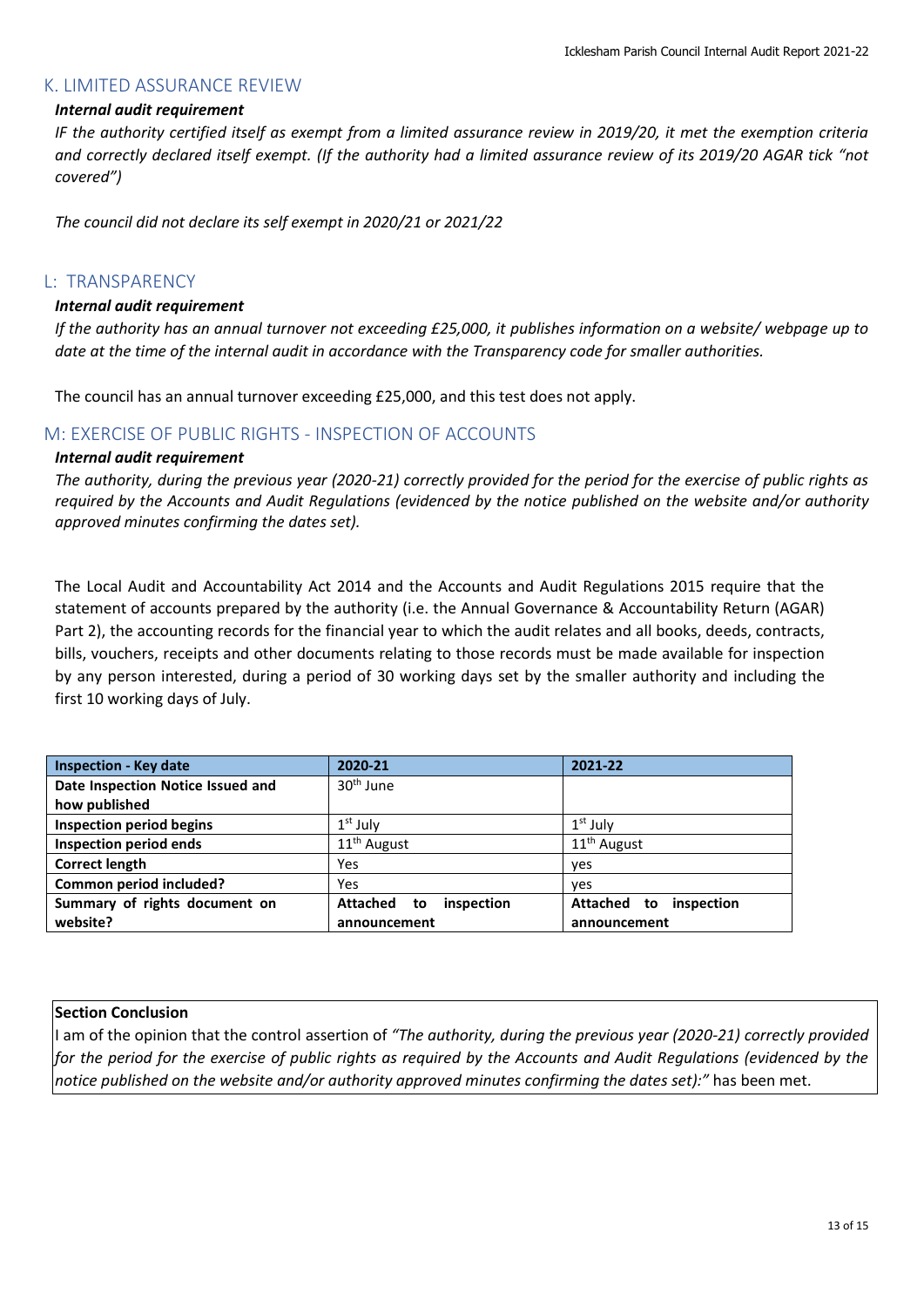# <span id="page-13-0"></span>N. PUBLICATION REQUIREMENTS

# *Internal audit requirement*

*The authority has complied with the publication requirements for 2020/21 AGAR. Under the Accounts and Audit Regulations 2015, authorities must publish the following information on the authority website/webpage:*

*Before 1 July 2021 authorities must publish:*

- *Notice of the period for the exercise of public rights and a declaration that the accounting statements are as yet unaudited;*
- *Section 1 - Annual Governance Statement 2020/21, approved and signed, page 4*
- *Section 2 - Accounting Statements 2020/21, approved and signed, page 5*

*Not later than 30 September 2021 authorities must publish:*

*•Notice of conclusion of audit*

*•Section 3 - External Auditor Report and Certificate*

*•Sections 1 and 2 of AGAR including any amendments as a result of the limited assurance review.*

*It is recommended as best practice, to avoid any potential confusion by local electors and interested parties, that you also publish the Annual Internal Audit Report, page 3.*

# **Section Conclusion**

I am of the opinion that the control assertion of *"The authority has complied with the publication requirements for 2020/21 AGAR. Under the Accounts and Audit Regulations 2015, authorities must publish the following information on the authority website/webpage:"* has been met.

# <span id="page-13-1"></span>O. TRUSTEESHIP

# *Internal audit requirement*

*Trust funds (including charitable) – The council met its responsibilities as a trustee.*

No trusts.

Should you have any queries please do not hesitate to contact me.

Kind regards Yours sincerely

M Nulbery

**Mark Mulberry**